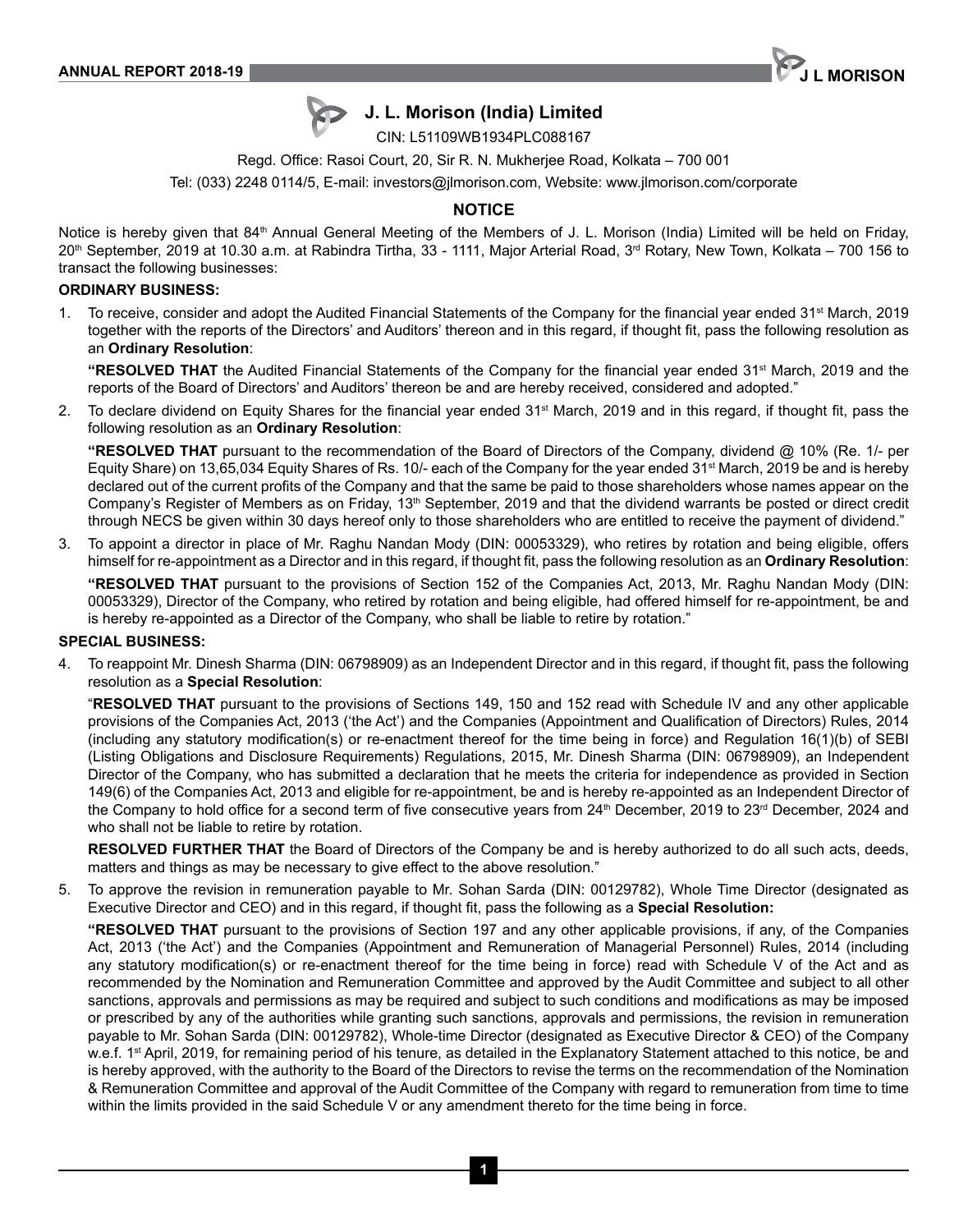

**RESOLVED FURTHER THAT** in case the Company, during the currency of tenure of Mr. Sohan Sarda as referred above, has no profits or its profits are inadequate, the payment of salary, perquisites and other allowances as approved by this resolution shall be payable as 'Minimum Remuneration' in the respective financial year(s) to him, notwithstanding that the same may exceed the ceiling limit laid down in Section 197 and Schedule V to the Act.

**RESOLVED FURTHER THAT** for the purpose of giving effect to this resolution, the Board of Directors of the Company be and is hereby authorised to do all such acts, deeds, matters and things as it may, in its absolute discretion deem necessary, proper or desirable and to settle any questions, difficulties and/or doubts that may arise in this regard in order to implement and give effect to the foregoing resolution."

> **By Order of the Board of Directors For J. L. Morison (India) Limited**

## Place: Mumbai **Sonal Naik** Date: 31st July, 2019 **Company Secretary & Compliance Officer**

## **Registered Office:**

Rasoi Court, 20,Sir R.N. Mukherjee Road, Kolkata – 700 001

## **NOTES:**

**1. A MEMBER ENTITLED TO ATTEND AND VOTE AT THE MEETING IS ENTITLED TO APPOINT ONE OR MORE PROXIES TO ATTEND AND VOTE IN CASE OF POLL ONLY, ON HIS/HER BEHALF AND THE PROXY NEED NOT BE A MEMBER OF THE COMPANY. THE PROXY FORMS, IN ORDER TO BE VALID, SHOULD BE DULY COMPLETED, STAMPED AND SIGNED AND MUST BE LODGED AT THE REGISTERED OFFICE OF THE COMPANY NOT LESS THAN 48 HOURS BEFORE THE COMMENCEMENT OF THE MEETING.**

Further, a person can act as Proxy on behalf of members not exceeding fifty and holding in the aggregate not more than ten percent of the total share capital of the company carrying voting rights provided that a member holding more than ten percent of the total share capital of the company carrying voting rights may appoint a single person as proxy and such person shall not act as proxy for any other person or member.

- 2. The Statement pursuant to Section 102 of the Companies Act, 2013, in respect of special business is annexed hereto and forms part of the Notice.
- 3. Members are requested to bring Attendance slip along with their copy of Annual Report to the Meeting.
- 4. Members who hold shares in dematerialized form are requested to bring their client ID and DP-ID for easier identification of attendance at the meeting.
- 5. In case of joint holders attending the Meeting, only such joint holder who is higher in order of names will be entitled to vote.
- 6. Corporate members are requested to send duly certified copy of the Board Resolution pursuant to Section 113 of the Companies Act, 2013 authorizing their representative to attend the Annual General Meeting (including through remote e-voting).
- 7. Route-map of the venue of the 84th Annual General Meeting of the Company is provided in the Annual Report for the convenience of the members.
- 8. Relevant documents referred to in accompanying Notice and the Statement pursuant to Section 102 of the Companies Act, 2013 are open for inspection by the members at the Registered Office of the Company on all working days, except Saturdays, during business hours up to the date of the ensuing Annual General Meeting.
- 9. Pursuant to Regulations 26(4) and 36(3) of SEBI (Listing Obligations and Disclosure Requirements) Regulations, 2015 and the Secretarial Standard-2 on General Meetings, the particulars of Directors seeking appointment/re-appointment at the ensuing Annual General Meeting are stated in Explanatory Statement of the notice.
- 10. Pursuant to the provisions of Section 91 of the Companies Act, 2013 and Regulation 42 of SEBI (Listing Obligations and Disclosure Requirements) Regulations, 2015, the Register of Members and the Share Transfer Books of the Company will remain closed from Saturday, 14<sup>th</sup> September, 2019 to Friday, 20<sup>th</sup> September, 2019 (both days inclusive) for determining the name of members eligible for dividend on Equity Shares, if approved, and for the purpose of 84<sup>th</sup> Annual General Meeting.
- 11. Members holding shares in identical order of names in more than one folio are requested to write to the Company/Registrar and Share Transfer Agents (RTA) enclosing their Share Certificates to enable the Company to consolidate their holdings in one folio for better services.
- 12. Members holding shares in physical form are requested to notify immediately any change in their address or bank mandates to the Company/Registrar and Share Transfer Agents quoting their Folio Number. Members holding shares in the electronic form may update such details with their respective Depository Participants.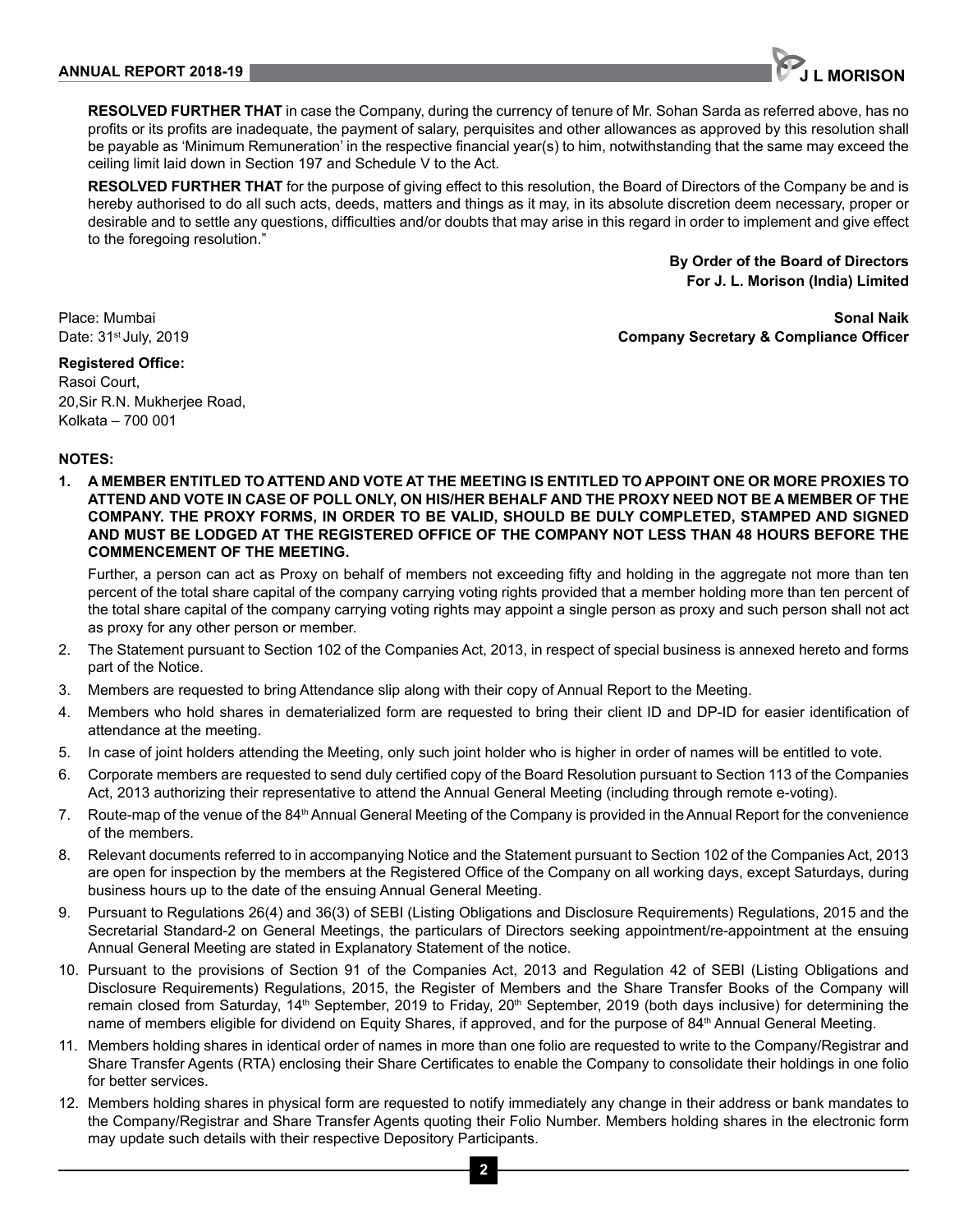

13. The Company has transferred the unpaid or unclaimed dividend declared upto financial year 2010-11 from time to time, to the Investor Education and Protection Fund (IEPF) established by the Central Government. The unclaimed dividend in respect of the financial year ended on 31st March, 2012 is due for transfer to the IEPF in the month of October, 2019. The Shareholders whose dividend remained unclaimed for the financial year 2011-12 and subsequent financial years are requested to claim it immediately from the Company. The Company has uploaded the details of unpaid and unclaimed dividend amounts lying with the Company as on 3rd August, 2018 (date of the previous Annual General Meeting) under "Investor Relations" section on the website of the Company at www.jlmoriosn.com/corporate. The said details have also been uploaded on the website of the Ministry of Corporate Affairs and the same can be accessed through the link: www.mca.gov.in and on the website of IEPF viz. www.iepf.gov.in.

Attention of the members is drawn to the provisions of Section 124(6) of the Act which requires a company to transfer in the name of IEPF Authority all shares in respect of which dividend has not been paid or claimed for 7 (seven) consecutive years or more.

In accordance with the aforesaid provisions of Section 124(6) of the Act read with the Investor Education and Protection Fund Authority (Accounting, Audit, Transfer and Refund) Rules, 2016, as amended, the Company has transferred 1,640 shares in respect of which dividend declared for the financial year 2010-11 or earlier financial years remained unpaid or unclaimed by the members for 7 (seven) consecutive years or more to the Investor Education and Protection Fund via corporate action through Central Depository Services (India) Limited. A member desirous to claim back his shares from IEPF Authority can do so by following prescribed procedure under the said Rules.

Further, the Company has initiated necessary action for transfer of all shares in respect of which dividend declared for the financial year 2011-12 has remained unpaid or unclaimed by the members for 7 (seven) consecutive years or more.

- 14. The Securities and Exchange Board of India (SEBI) has mandated the submission of Permanent Account Number (PAN) by every participant in securities market. Members holding shares in electronic form are, therefore, requested to submit their PAN to their Depository Participants with whom they are maintaining their demat accounts. Members holding shares in physical form can submit their PAN to the Company/RTA.
- 15. In terms of SEBI Circular No. SEBI/HO/MIRSD/DOP1/CIR/P/2018/73 dated 20<sup>th</sup> April, 2018 read with SEBI press release PR No.: 51/2018 dated 3<sup>rd</sup> December, 2018, effective from 1<sup>st</sup> April, 2019, Company's shares can be transferred in dematerialized form only. Hence members, who hold shares in physical form, are requested to dematerialize their shares, so they can transfer their shares in future, if so desire. However, members can continue to hold shares in physical form.
- 16. Queries on accounts and operations of the Company, if any may please be sent to the Company ten days in advance of the meeting so that the answers can be made available at the meeting.
- 17. Members are requested to forward all share transfers and other communications to the RTA of the Company and are further requested to always quote their folio number/DP ID – Client ID in all correspondences with the Company.
- 18. Members holding shares in single name and physical form are advised to make nomination in respect of their shareholding in the company.
- 19. The Securities and Exchange Board of India (SEBI) has made it mandatory for all companies to use the bank account details furnished by the depositories for depositing dividend through National Electronic Clearing Service (NECS) to investors wherever NECS and bank details are available if the Company proposes to avail NECS facility. The members who have not updated their bank account details and wish to avail such facility in future are requested to update their bank account details by submitting the NECS mandate form, available on Company's website viz. www.jlmorison.com/corporate.
- 20. The dividend on Equity Shares as recommended by the Board of Directors for the year ended 31<sup>st</sup> March, 2019, if approved at the ensuing Annual General Meeting, will be paid to those members whose names stand registered in the Register of Members as on Friday, 13<sup>th</sup> September, 2019 and in respect of the shares held in dematerialized form, the dividend will be paid to members whose names are furnished by National Securities Depository Limited (NSDL) and Central Depository Services (India) Limited (CDSL) as beneficial owners as on that date.
- 21. To comply with the provisions of Section 88 of the Companies Act, 2013 read with Rule 3 of the Companies (Management and Administration) Rules, 2014, the Company is required to update its database by incorporating some additional details of its members.

Members are requested to submit their e-mail ID and other details vide the e-mail updation form available on Company's website viz. www.jlmorison.com/corporate. The same could be done by filling up and signing at the appropriate place in the said form and by sending the same by post.

The e-mail ID provided shall be updated subject to successful verification of your signatures as per records available with the RTA of the Company.

22. Non Resident Indian members are requested to inform the Company's Registrar & Share Transfer Agents, immediately of any change in their residential status on return to India for permanent settlement, their bank account maintained in India with complete name, branch, account type, account number and address of the bank with pin code, if the details are not furnished earlier.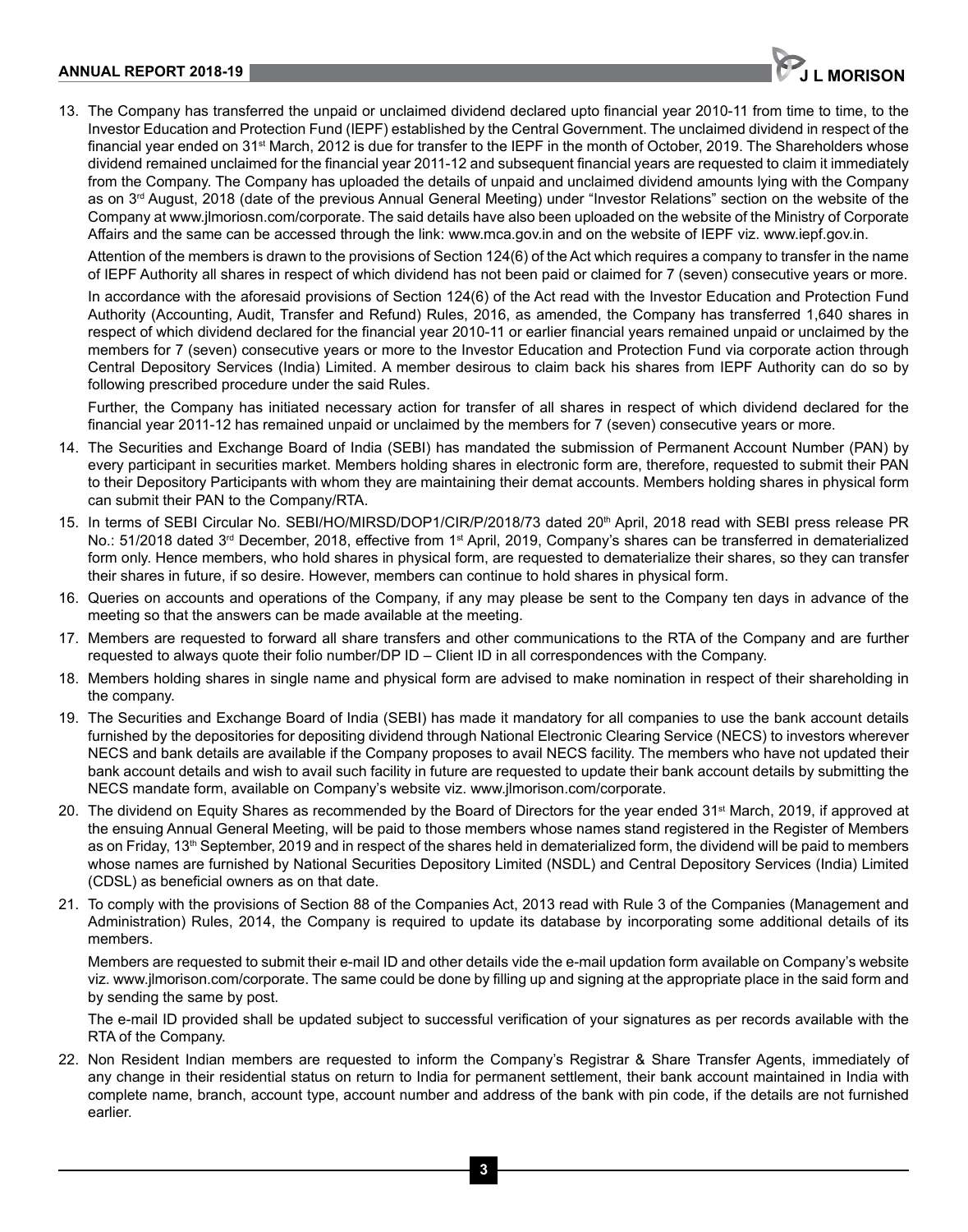#### **ANNUAL REPORT 2018-19 JULIE 2018-19 JULIE 2018-19 10: 10: 10: 10: 10: 10: 10: 10: 10: 11: 10: 11: 10: 11: 10: 11: 10: 11: 10: 11: 10: 11: 10: 11: 10: 11: 10: 11: 10: 11: 10: 11: 10: 11: 10: 11: 10: 11: 10: 11: 10: 11:**



- 23. The Register of Directors' and Key Managerial Personnel's Shareholding maintained under Section 170 and Register of Contract or Arrangements in which Directors are interested under Section 189 of the Companies Act, 2013 are open for inspection at the Registered Office of the Company during the office hours on all working days, between 11.00 a.m. and 1.00 p.m. upto the date of the 84<sup>th</sup> Annual General Meeting and will be open for inspection during the Annual General Meeting also.
- 24. The Notice of the 84<sup>th</sup> Annual General Meeting, along with the Attendance Slip and Proxy Form are being sent by electronic mode to all members whose email address are registered with the Company/Depository Participant(s) unless member has requested for hard copy of the same. For members who have not registered their email IDs, physical copies of the aforesaid documents are being sent by courier.
- 25. Members may also note that the 84<sup>th</sup> Annual Report for the year 2018-19 is also available on the website of the Company viz. www.jlmorison.com/corporate.
- 26. Information and other instructions relating to the e-voting:
	- (a) In compliance with provisions of Section 108 of the Companies Act, 2013 and Rule 20 of the Companies (Management and Administration) Rules, 2014, Regulation 44 of the SEBI (Listing Obligations and Disclosure Requirements) Regulations, 2015 and revised Secretarial Standards on General Meetings (SS-2) issued by the ICSI, the Company is pleased to provide members facility to exercise their right to vote at the 84<sup>th</sup> Annual General Meeting (AGM) by electronic means. The members may cast their votes using electronic voting system from a place other than the venue of the meeting ('remote e-voting').
	- (b) The Company has engaged the services of National Securities Depository Limited (NSDL) as agency to provide e-voting facility.
	- (c) The facility for voting through polling papers shall be made available at the 84th Annual General Meeting and the members attending the meeting, who have not cast their vote by remote e-voting shall be able to vote at the Meeting through polling papers.
	- (d) The members who have cast their vote by remote e-voting may also attend the Meeting but shall not be entitled to cast their vote again.
	- (e) The remote e-voting shall commence on Tuesday,  $17<sup>th</sup>$  September, 2019 (9.00 a.m.) and end on Thursday,  $19<sup>th</sup>$  September, 2019 (5.00 p.m.). During this period, shareholders of the Company, holding shares either in physical form or in dematerialized form, as on the cut-off date i.e. Friday, 13<sup>th</sup> September, 2019, may cast their vote electronically. The e-voting module shall be disabled by NSDL for voting thereafter. Once the vote on a resolution is cast by the shareholder, the shareholder shall not be allowed to change it subsequently.
	- (f) The voting rights of shareholders shall be in proportion to their share in the paid up equity share capital of the Company as on the cut-off date i.e. Friday, 13<sup>th</sup> September, 2019.
	- (g) A person, whose name is recorded in the Register of Members maintained by the Registrar and Share Transfer Agent or in the Register of Beneficial Owners maintained by the depositories as on the cut-off date i.e. Friday,  $13<sup>th</sup>$  September, 2019 shall be entitled to avail the facility of remote e-voting and voting at meeting through polling papers and the person who is not a member as on the cut-off date should treat this notice for information purpose only.
	- (h) The Board of Directors of the Company has appointed CS Mohan Ram Goenka, Practicing Company Secretary, (FCS No.: 4515/CP No.:2551) as Scrutinizer to scrutinize the voting through remote e-voting process and polling papers in a fair and transparent manner.
	- (i) Any person who acquires shares and become member of the Company after dispatch of the Notice of the Meeting and holding shares as on cut-off date i.e. Friday, 13<sup>th</sup> September, 2019, may obtain User ID and password by sending request at evoting@nsdl.co.in or contact to CB Management Services (P) Ltd., (RTA) at (033) 40116700. However, if the member is already registered with NSDL for remote e-voting then he can use his existing user ID and password for casting the vote through e-voting. If you forgot your password, you can reset your password by using "Forgot User Details/Password" option available on www.evoting.nsdl.com or contact NSDL at toll free no.:1800-222-990.
	- The Scrutinizer, after scrutinizing the votes cast at the meeting through polling papers and through remote e-voting will, not later than 48 hours of conclusion of the Meeting, make consolidated scrutinizer's report and submit to the Chairman or to such other person as may be authorized by the Chairman. The result declared along with consolidated scrutinizer's report shall be placed on the website of the Company www.jlmorison.com/corporate and on the website of the NSDL www.evoting. nsdl.com. The results shall simultaneously be communicated to the stock exchange.
	- (k) Subject to receipt of requisite number of votes in favour, the Resolutions shall be deemed to be passed on the date of the Meeting i.e. Friday, 20<sup>th</sup> September, 2019.

#### **The instructions for e-voting are as under:**

The way to vote electronically on NSDL e-Voting system consists of "Two Steps" which are mentioned below:

Step 1: Log-in to NSDL e-Voting system at www.evoting.nsdl.com

Step 2: Cast your vote electronically on NSDL e-Voting system.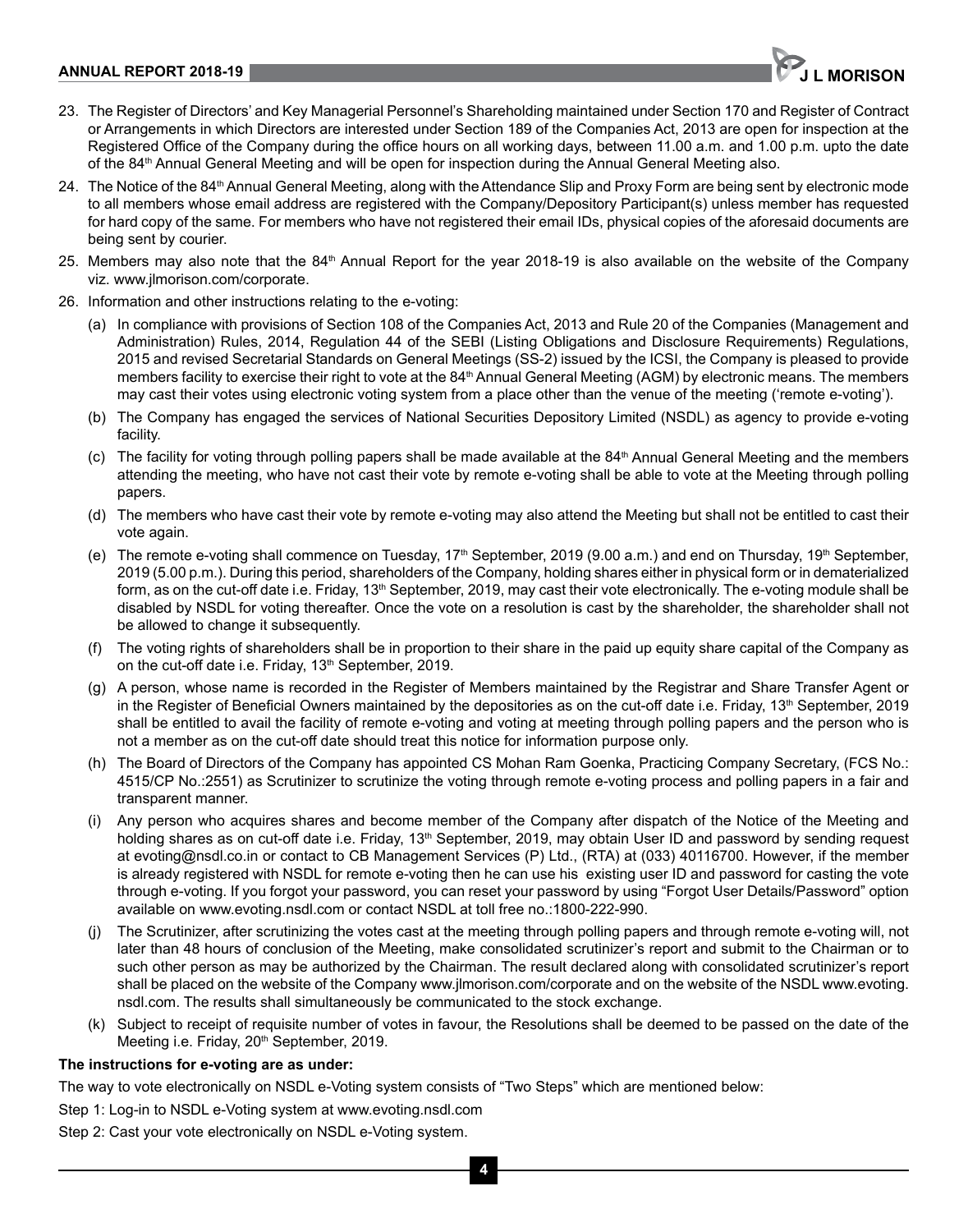

## **Details on Step 1 is mentioned below:**

#### **How to Log-in to NSDL e-Voting website?**

- 1. Visit the e-Voting website of NSDL. Open web browser by typing the following URL: www.evoting.nsdl.com either on a Personal Computer or on a mobile.
- 2. Once the home page of e-Voting system is launched, click on the icon "Login" which is available under 'Shareholders' section.
- 3. A new screen will open. You will have to enter your User ID, your Password and a Verification Code as shown on the screen.

*Alternatively, if you are registered for NSDL eservices i.e. IDEAS, you can log-in at https://eservices.nsdl.com/ with your existing IDEAS login. Once you log-in to NSDL eservices after using your log-in credentials, click on e-Voting and you can proceed to Step 2 i.e. Cast your vote electronically.*

4. Your User ID details are given below :

| Manner of holding shares i.e. Demat Your User ID is:<br>(NSDL or CDSL) or Physical    |                                                                                                                                                                                               |
|---------------------------------------------------------------------------------------|-----------------------------------------------------------------------------------------------------------------------------------------------------------------------------------------------|
| demat account with NSDL.                                                              | a) For Members who hold shares in 8 Character DP ID followed by 8 Digit Client ID<br>For example if your DP ID is IN300*** and Client ID is 12****** then your user ID is<br>IN300***12****** |
| b) For Members who hold shares in 16 Digit Beneficiary ID<br>demat account with CDSL. | For example if your Beneficiary ID is 12************** then your user ID is 12***************                                                                                                 |
| Physical Form.                                                                        | c) For Members holding shares in EVEN Number followed by Folio Number registered with the company                                                                                             |
|                                                                                       | For example if your folio number is 001 <sup>***</sup> and EVEN is 101456 then your user ID is<br>101456001***                                                                                |

- 5. Your password details are given below:
	- a) If you are already registered for e-Voting, then you can use your existing password to login and cast your vote.
	- b) If you are using NSDL e-Voting system for the first time, you will need to retrieve the 'initial password' which was communicated to you. Once you retrieve your 'initial password', you need enter the 'initial password' and the system will force you to change your password.
	- c) How to retrieve your 'initial password'?
		- (i) If your email ID is registered in your demat account or with the company, your 'initial password' is communicated to you on your email ID. Trace the email sent to you from NSDL from your mailbox. Open the email and open the attachment i.e. a. pdf file. Open the .pdf file. The password to open the .pdf file is your 8 digit client ID for NSDL account, last 8 digits of client ID for CDSL account or folio number for shares held in physical form. The .pdf file contains your 'User ID' and your 'initial password'.
		- (ii) If your email ID is not registered, your 'initial password' is communicated to you on your postal address.
- 6. If you are unable to retrieve or have not received the "Initial password" or have forgotten your password:
	- a) Click on "Forgot User Details/Password?"(If you are holding shares in your demat account with NSDL or CDSL) option available on www.evoting.nsdl.com.
	- b) Physical User Reset Password?" (If you are holding shares in physical mode) option available on www.evoting.nsdl.com.
	- c) If you are still unable to get the password by aforesaid two options, you can send a request at evoting@nsdl.co.in mentioning your demat account number/folio number, your PAN, your name and your registered address.
	- d) Members can also use the OTP (One Time Password) based login for casting the votes on the e-Voting system of NSDL.
- 7. After entering your password, tick on Agree to "Terms and Conditions" by selecting on the check box.
- 8. Now, you will have to click on "Login" button.
- 9. After you click on the "Login" button, Home page of e-Voting will open.

## **Details on Step 2 is given below:**

## **How to cast your vote electronically on NSDL e-Voting system?**

- 1. After successful login at Step 1, you will be able to see the Home page of e-Voting. Click on e-Voting. Then, click on Active Voting Cycles.
- 2. After click on Active Voting Cycles, you will be able to see all the companies "EVEN" in which you are holding shares and whose voting cycle is in active status.
- 3. Select "EVEN" of company for which you wish to cast your vote.
- 4. Now you are ready for e-Voting as the Voting page opens.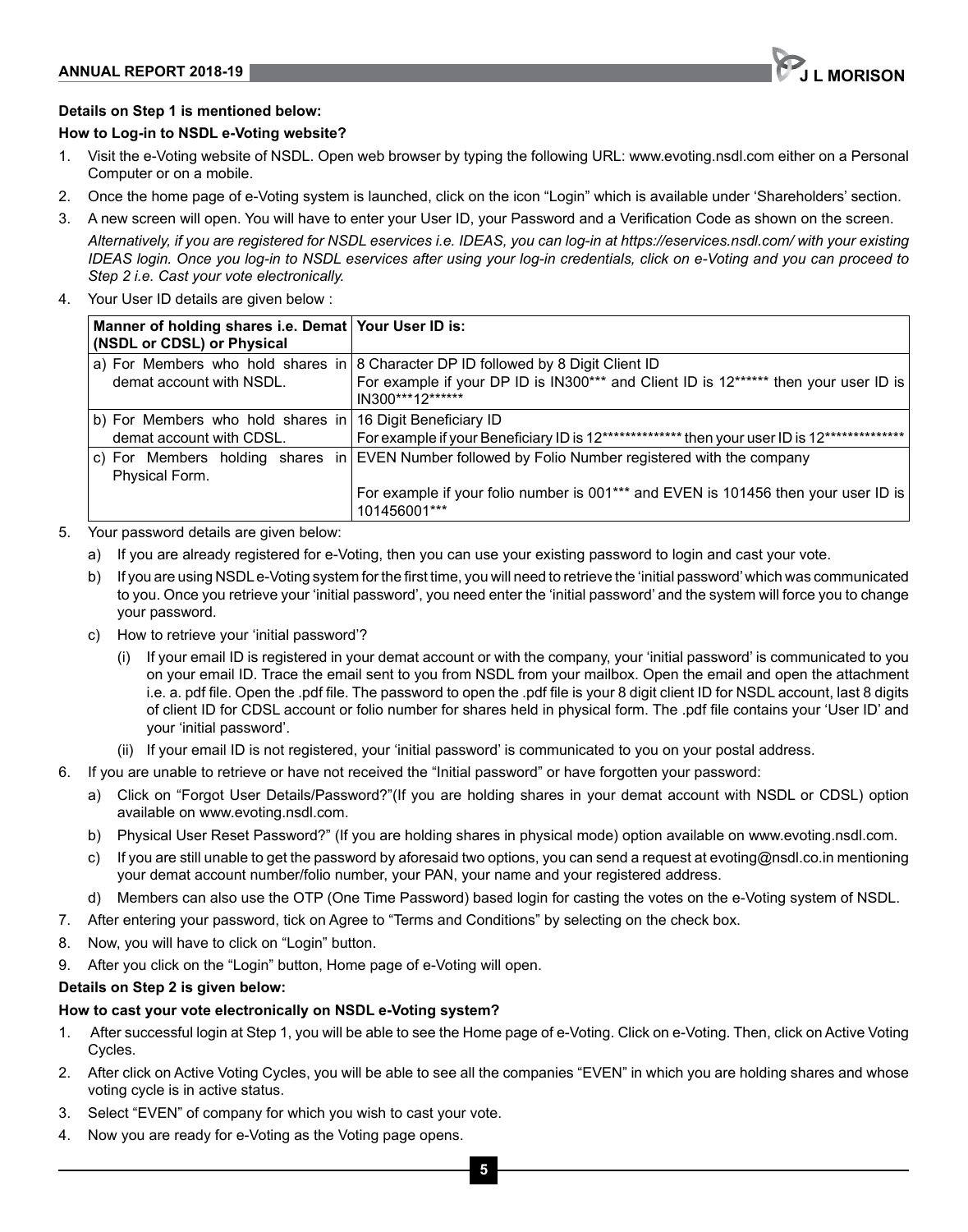

- 5. Cast your vote by selecting appropriate options i.e. assent or dissent, verify/modify the number of shares for which you wish to cast your vote and click on "Submit" and also "Confirm" when prompted.
- 6. Upon confirmation, the message "Vote cast successfully" will be displayed.
- 7. You can also take the printout of the votes cast by you by clicking on the print option on the confirmation page.
- 8. Once you confirm your vote on the resolution, you will not be allowed to modify your vote.

## **General Guidelines for shareholders**

- 1. Institutional shareholders (i.e. other than individuals, HUF, NRI etc.) are required to send scanned copy (PDF/JPG Format) of the relevant Board Resolution/Authority letter etc. with attested specimen signature of the duly authorized signatory(ies) who are authorized to vote, to the Scrutinizer by e-mail to goenkamohan@gmail.com with a copy marked to evoting@nsdl.co.in.
- 2. It is strongly recommended not to share your password with any other person and take utmost care to keep your password confidential. Login to the e-voting website will be disabled upon five unsuccessful attempts to key in the correct password. In such an event, you will need to go through the "Forgot User Details/Password?" or "Physical User Reset Password?" option available on www.evoting.nsdl.com to reset the password.
- 3. In case of any queries, you may refer the Frequently Asked Questions (FAQs) for Shareholders and e-voting user manual for Shareholders available at the download section of www.evoting.nsdl.com or contact Mr. Mandar Gaikwad, Assistant Manager, NSDL, 4<sup>th</sup> Floor, 'A' Wing, Trade World, Kamala Mills Compound, Lower Parel, Mumbai 400 013 or call on phone: (022) 24994559 or toll free no.: 1800-222-990 or send a request at evoting@nsdl.co.in. Further queries relating to remote e-voting may be addressed to Ms. Sonal Naik, Company Secretary & Compliance Officer, Peninsula Business Park, 8<sup>th</sup> Floor, Tower "A", Senapati Bapat Marg, Lower Parel, Mumbai – 400013, email: investors@jlmorison.com, Phone No. (022) 6141 0300

## **STATEMENT PURSUANT TO SECTION 102 OF THE COMPANIES ACT, 2013**

#### **Item No. 4**

The Members of the Company, at the 80<sup>th</sup> Annual General Meeting held on  $11<sup>th</sup>$  September, 2015 had approved the appointment of Mr. Dinesh Sharma, as an Independent Director of the Company, who holds office as such upto  $23<sup>rd</sup>$  December, 2019.

According to Section 149(10) read with Schedule IV of the Companies Act, 2013 ('the Act'), an Independent Director shall hold office for a term of upto five consecutive years on the Board of a company, but shall be eligible for re-appointment on passing a special resolution by the company for another term of upto five consecutive years on the Board of a company.

In line with the aforesaid provisions of the Act and in view of long, rich experience in sales, marketing, overall business management and continued valuable guidance to the management and strong Board performance of Mr. Dinesh Sharma, it is proposed to reappoint him as an Independent Director of the Company for another term of five years from 24<sup>th</sup> December, 2019 to 23<sup>rd</sup> December, 2024.

Pursuant to the provisions of Section 160(1) of the Companies Act, 2013, the Company has received a notice in writing from one of the Member of the Company signifying his candidature as a director for a second term of five consecutive years.

In the opinion of the Board, Mr. Dinesh Sharma fulfills the conditions specified in the Act and he is independent of the management and he has not been debarred or disqualified from being appointed or continuing as director of the companies by the SEBI/Ministry of Corporate Affairs or any such statutory authority as specified under Schedule V of SEBI (Listing Obligations and Disclosure Requirements) Regulations, 2015.

Copy of the draft letter for re-appointment of Mr. Dinesh Sharma as an Independent Director setting out the terms and conditions would be available for inspection without any fee by the members at the Registered Office of the Company during normal business hours on any working day, excluding Saturday.

The Board considers that his continued association would be of immense benefit to the Company and it is desirable to continue to avail services of Mr. Dinesh Sharma as an Independent Director. Accordingly, the Board recommends passing of the resolution as set out at Item No. 4 of the Notice as a Special Resolution.

Brief resume of the director proposed to be re-appointed as stipulated under the Regulations 26(4) and 36(3) of SEBI (Listing Obligations and Disclosure Requirements) Regulations, 2015 and Secretarial Standard -2 on General Meetings is given in the annexure to the Notice.

Except Mr. Dinesh Sharma, being an appointee, none of the other Directors or Key Managerial Personnel of the Company or their relatives is concerned or interested, financial or otherwise, in the resolution set out at Item No. 4.

## **Item No. 5**

The Members of the Company, at the  $82^{nd}$  Annual General Meeting held on  $25<sup>th</sup>$  September, 2017 had approved the appointment of Mr. Sohan Sarda as a Whole-time Director (designated as Executive Director & CEO) of the Company for a period of three years with effect from  $1^{st}$  February, 2017 to  $31^{st}$  January, 2020.

Mr. Sohan Sarda, aged 44 years, is a member of the Institute of Chartered Accountants of India and the Institute of Company Secretaries of India and has over 22 years of experience in the field of Management, Accounts, Taxation and Finance. He has been associated with the Company since 2005. He does not hold any shares in the Company.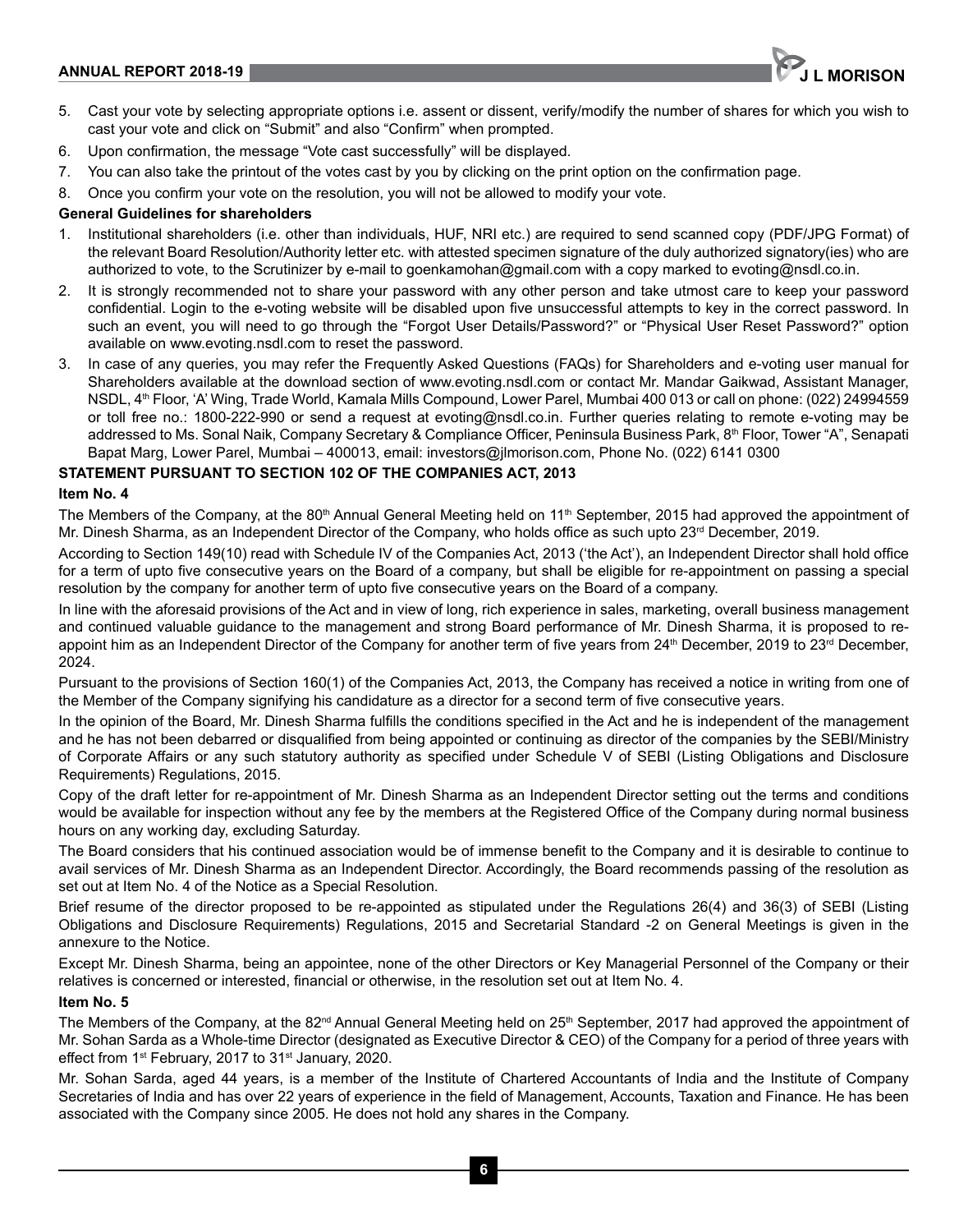#### **ANNUAL REPORT 2018-19 JULIE 2018-19 JULIE 2018 19:30 ANNUAL REPORT 2018-19**



The Board of Directors at its meeting held on 7<sup>th</sup> May, 2019, on the recommendation of Nomination and Remuneration Committee and approval of the Audit Committee and taking into consideration Mr. Sohan Sarda's professional qualification as well as his significant contribution to the Company's growth and in planning and implementing the Company's business strategies, decided to revise his remuneration for remaining period of his current tenure w.e.f. 1<sup>st</sup> April, 2019. The details of revised remuneration payable to Mr. Sohan Sarda are as follows:

|               | Sr. No.   Particulars    | Revised remuneration w.e.f. 1 <sup>st</sup> April, 2019 for remaining period of his tenure       |  |
|---------------|--------------------------|--------------------------------------------------------------------------------------------------|--|
|               | Salary                   | Rs. 3.06 Lakhs per month and other allowance of Rs. 1.85 Lakhs per month with an increase        |  |
|               |                          | which may be decided by the Board of Directors from time to time within the limits, as specified |  |
|               |                          | in Schedule V to the Companies Act, 2013.                                                        |  |
| $\mathcal{P}$ | Medical                  | a. Reimbursement of medical expenses not exceeding Rs. 0.24 Lakhs per annum;                     |  |
|               |                          | b. Medical insurance premium for self, spouse and dependent children - upto Rs. 3.00 Lakhs       |  |
|               |                          | per annum;                                                                                       |  |
|               |                          | c. Personal accident insurance premium for him and family upto Rs. 3.00 Lakhs per annum.         |  |
| 3.            |                          | Leave Travel Concession   As per rules of the Company, not exceeding Rs. 2.00 Lakhs per annum.   |  |
| 4.            | Provident and            | other As per rules of the Company's Scheme.                                                      |  |
|               | funds including gratuity |                                                                                                  |  |
| 5.            | Motorcar with Driver     | Motor Car with Driver.                                                                           |  |
| 6.            | Leave encashment*        | Encashment of leave accumulation as per the rules of the Company.                                |  |

\*Mr. Sohan Sarda will be entitled to leave as per the rules of the Company.

The above remuneration is to be paid as minimum remuneration in the absence or inadequacy of profits, subject to the provisions of Schedule V of the Companies Act, 2013.

The Board considers that his continued association would be of immense benefit to the Company and it is desirable to continue availing services of Mr. Sohan Sarda as an Executive Director & CEO and the increase in his remuneration is commensurate to the industry standards, in which the Company operates. Accordingly, the Board recommends the resolution as set out at Item No. 5 of the Notice for the approval of the shareholders of the Company.

Except, Mr. Sohan Sarda, none of the other Directors or Key Managerial Personnel of the Company or their relatives are concerned or interested, financial or otherwise in the resolution set out at Item No. 5.

# **Additional information as required under Part II of Schedule V of the Companies Act, 2013 is given below:**

| ı.             | <b>General Information:</b>                                                                                 |                                                                                                                                        |  |
|----------------|-------------------------------------------------------------------------------------------------------------|----------------------------------------------------------------------------------------------------------------------------------------|--|
| $\mathbf{1}$ . | Nature of Industry                                                                                          | The Company is engaged in the business of manufacturing, marketing<br>and distribution of personal care, life style and FMCG products. |  |
| 2.             | Date or expected date of commencement of commercial<br>production                                           | The Company is an existing Company and is in operation since 1934.                                                                     |  |
| 3.             | In case of new companies, expected date of                                                                  | N.A.                                                                                                                                   |  |
|                | commencement of activities as per project approved by<br>financial institutions appearing in the prospectus |                                                                                                                                        |  |
| 4 <sub>1</sub> | Financial performance based on given indicators                                                             | EPS: Rs. 53.26                                                                                                                         |  |
|                |                                                                                                             | Return on Networth: 4.62 %                                                                                                             |  |
| 5.             | Foreign Investment or Collaborations, if any.                                                               | Nil                                                                                                                                    |  |
| Ш.             | Information about the appointee                                                                             |                                                                                                                                        |  |
| $\mathbf 1$    | Background details                                                                                          | Mr. Sohan Sarda is a member of the Institute of Chartered Accountants                                                                  |  |
|                |                                                                                                             | of India and the Institute of Company Secretaries of India. He has                                                                     |  |
|                |                                                                                                             | vast knowledge in the field of Management, Accounts, Taxation and                                                                      |  |
|                |                                                                                                             | Finance. He is associated with the Company since 2005.                                                                                 |  |
| 2.             | <b>Past Remuneration</b>                                                                                    | Rs. 45.07 Lakhs                                                                                                                        |  |
| 3.             | Recognition or awards                                                                                       | Mr. Sohan Sarda is having good experience in the industry in which                                                                     |  |
|                |                                                                                                             | the company operates.                                                                                                                  |  |
| 4.             | Job profile and his suitability                                                                             | He is Executive Director & CEO of the Company. Taking into                                                                             |  |
|                |                                                                                                             | consideration his expertise, he is best suited for the responsibilities                                                                |  |
|                |                                                                                                             | currently assigned to him by the Board of Directors.                                                                                   |  |
| 5.             | Remuneration proposed                                                                                       | Rs. 61.08 Lakhs (approx.) p.a.                                                                                                         |  |
| 6.             | Comparative remuneration profile with respect to                                                            | At par with the industry standards in which the Company operates.                                                                      |  |
|                | industry, size of the company, profile of the position and                                                  |                                                                                                                                        |  |
|                | person (in case of expatriates the relevant details would                                                   |                                                                                                                                        |  |
|                | be with respect to the country of his origin)                                                               |                                                                                                                                        |  |
| 7.             | Pecuniary relationship directly or indirectly with the                                                      | He does not have any pecuniary relationship directly or indirectly with                                                                |  |
|                | company, or relationship with the managerial personnel,                                                     | Company and other managerial personnel.                                                                                                |  |
|                | if any                                                                                                      |                                                                                                                                        |  |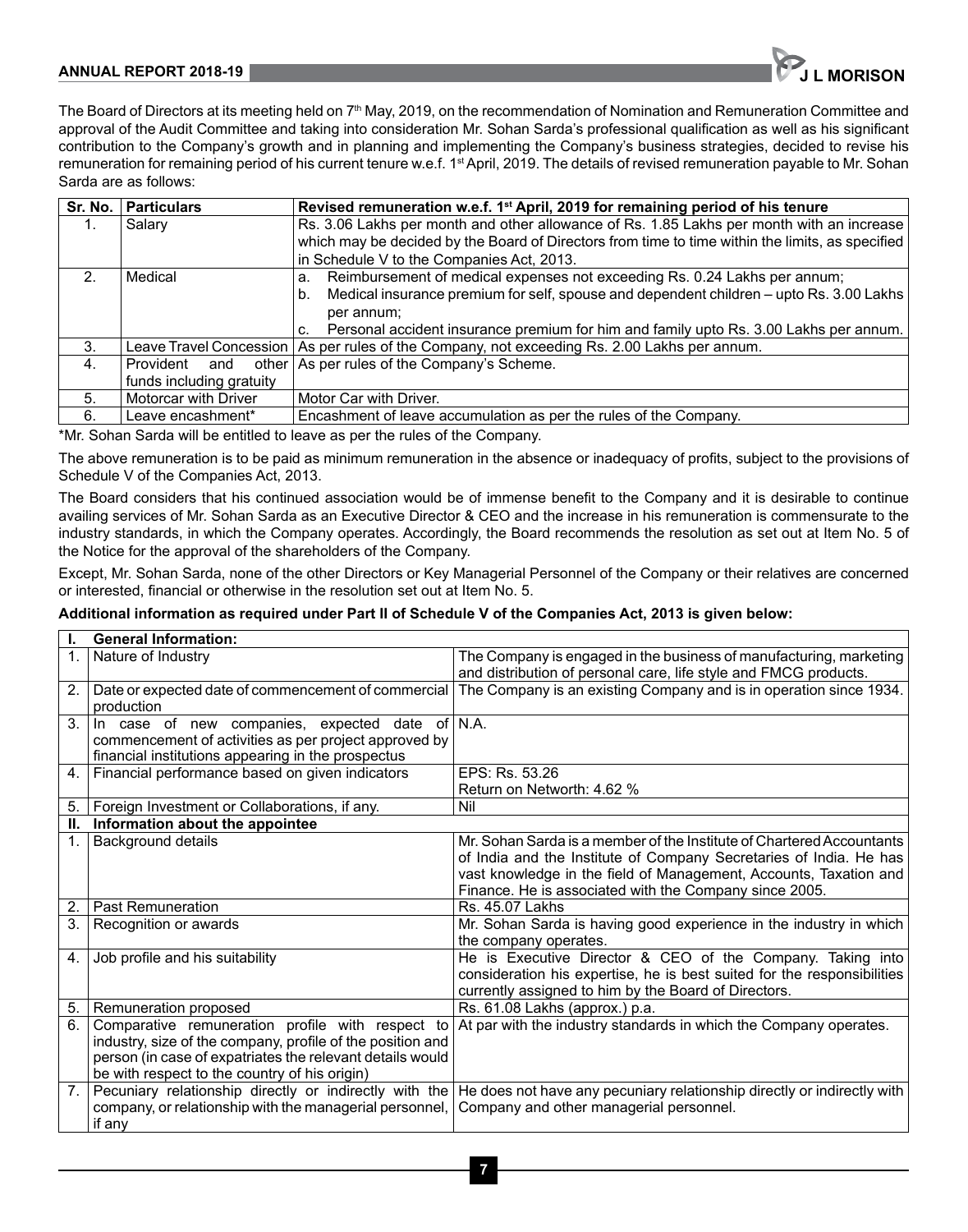| III. Other Information                              |                                                                                                                   |
|-----------------------------------------------------|-------------------------------------------------------------------------------------------------------------------|
| Reasons of loss or inadequate profits               | Due to increase in competition and stress on margin, the Company                                                  |
|                                                     | could not achieve high levels of profits.                                                                         |
| Steps taken or proposed to be taken for improvement | The Company has taken cost cutting measures to improve profitability.                                             |
|                                                     | 3. Expected increase in productivity and profits in The Company hopes increase in revenue and profits by improved |
| measurable terms                                    | margins in future.                                                                                                |

#### **INFORMATION OF DIRECTORS BEING PROPOSED TO BE RE-APPOINTED AS PER REGULATIONS 26(4) AND 36(3) OF THE SEBI (LISTING OBLIGATIONS AND DISCLOSURE REQUIREMENTS) REGULATIONS, 2015 AND SECRETARIAL STANDARD-2 ON GENERAL MEETINGS IS GIVEN BELOW:**

| <b>Particulars</b>                                                                                                                                                                                                                                   | Mr. Raghu Nandan Mody<br>(DIN: 00053329)                                                                                                                                                                                                     | Mr. Dinesh Sharma<br>(DIN: 06798909)                                                                                                                                                                                                                                                                                                                                                                                            |
|------------------------------------------------------------------------------------------------------------------------------------------------------------------------------------------------------------------------------------------------------|----------------------------------------------------------------------------------------------------------------------------------------------------------------------------------------------------------------------------------------------|---------------------------------------------------------------------------------------------------------------------------------------------------------------------------------------------------------------------------------------------------------------------------------------------------------------------------------------------------------------------------------------------------------------------------------|
| Age                                                                                                                                                                                                                                                  | 80 years                                                                                                                                                                                                                                     | 61 years                                                                                                                                                                                                                                                                                                                                                                                                                        |
| Date of First Appointment on<br>28 <sup>th</sup> May, 1987<br>the Board                                                                                                                                                                              |                                                                                                                                                                                                                                              | 24th December, 2014                                                                                                                                                                                                                                                                                                                                                                                                             |
| Expertise<br>Specific He has over 56 years of experience as<br>in<br><b>Functional Area/Brief</b><br>a leading Industrialist with extensive and<br>varied experience in setting up businesses<br>Resume<br>in different kind of industrial products. |                                                                                                                                                                                                                                              | He has rich experience in the field of Sales and Marketing<br>and Overseas Business Management.                                                                                                                                                                                                                                                                                                                                 |
| Qualification                                                                                                                                                                                                                                        | Senior Cambridge                                                                                                                                                                                                                             | Graduate in Science                                                                                                                                                                                                                                                                                                                                                                                                             |
| No. of equity shares held in $ 250$<br>the Company                                                                                                                                                                                                   |                                                                                                                                                                                                                                              | <b>NIL</b>                                                                                                                                                                                                                                                                                                                                                                                                                      |
| List of Directorship in other $ 1$ .<br>entities                                                                                                                                                                                                     | Hindustan Composites Limited<br>2.<br>Rasoi Limited<br>3.<br>Rasoi Express Pvt. Ltd.<br>Prabhukripa Overseas Ltd.<br>4.<br>Dual-Vet Skill Development Forum<br>5.                                                                            | <b>NIL</b>                                                                                                                                                                                                                                                                                                                                                                                                                      |
| of Committees of other listed<br>entities                                                                                                                                                                                                            | Membership/Chairmanship   He is member of Audit Committee,<br>Stakeholders Relationship Committee<br>and Corporate Social Responsibility<br>Committee in Hindustan Composites<br>Limited and a member of Audit Committee<br>in Rasoi Limited | He does not hold any position as member/Chairman in<br>other listed Companies where he is a Director                                                                                                                                                                                                                                                                                                                            |
| Number of Board Meetings<br>attended during the year                                                                                                                                                                                                 | 2                                                                                                                                                                                                                                            | $\overline{2}$                                                                                                                                                                                                                                                                                                                                                                                                                  |
| Terms and Conditions of re-<br>appointment                                                                                                                                                                                                           | He is liable to retire by rotation                                                                                                                                                                                                           | For a period of 5 consecutive years w.e.f. 24 <sup>th</sup> December,<br>2019 and not liable to retire by rotation                                                                                                                                                                                                                                                                                                              |
| Remuneration<br>last drawn<br>(including sitting fees &<br>Commission)                                                                                                                                                                               | Sitting fees - Rs. 0.30 lakhs                                                                                                                                                                                                                | Sitting fees - Rs. 0.40 lakhs                                                                                                                                                                                                                                                                                                                                                                                                   |
| Remuneration proposed to<br>be paid                                                                                                                                                                                                                  | Only sitting fees for attending Board and<br>Committees meetings to be paid                                                                                                                                                                  | Only sitting fees for attending Board and Committees<br>meetings to be paid                                                                                                                                                                                                                                                                                                                                                     |
| Relationship<br>with<br>any<br>Director (s)/Key Managerial<br>Personnel of the Company.                                                                                                                                                              | He is not related with any Director or Key<br>Managerial Personnel as per provisions of<br>Section 2(77) of the Companies Act, 2013                                                                                                          | He is not related with any Director or Key Managerial<br>Personnel as per provisions of Section 2(77) of the<br>Companies Act, 2013.                                                                                                                                                                                                                                                                                            |
| Summary of Performance<br>Evaluation                                                                                                                                                                                                                 | Not Applicable                                                                                                                                                                                                                               | As per the policy devised by the Board of Directors for<br>evaluating the performance of Independent Directors,<br>Committee and Board and after considering participation<br>of Mr. Dinesh Sharma at the Board and Committee<br>Meetings, Managing Relationship with fellow Board<br>Members and Senior Management, knowledge and skills<br>and his personal attributes he has received a positive<br>evaluation by the Board. |

# **By Order of the Board of Directors For J. L. Morison (India) Limited**

Place: Mumbai **Sonal Naik** Date: 31st July, 2019 **Company Secretary & Compliance Officer**

#### **Registered Office:**

Rasoi Court, 20, Sir R.N. Mukherjee Road, Kolkata – 700 001